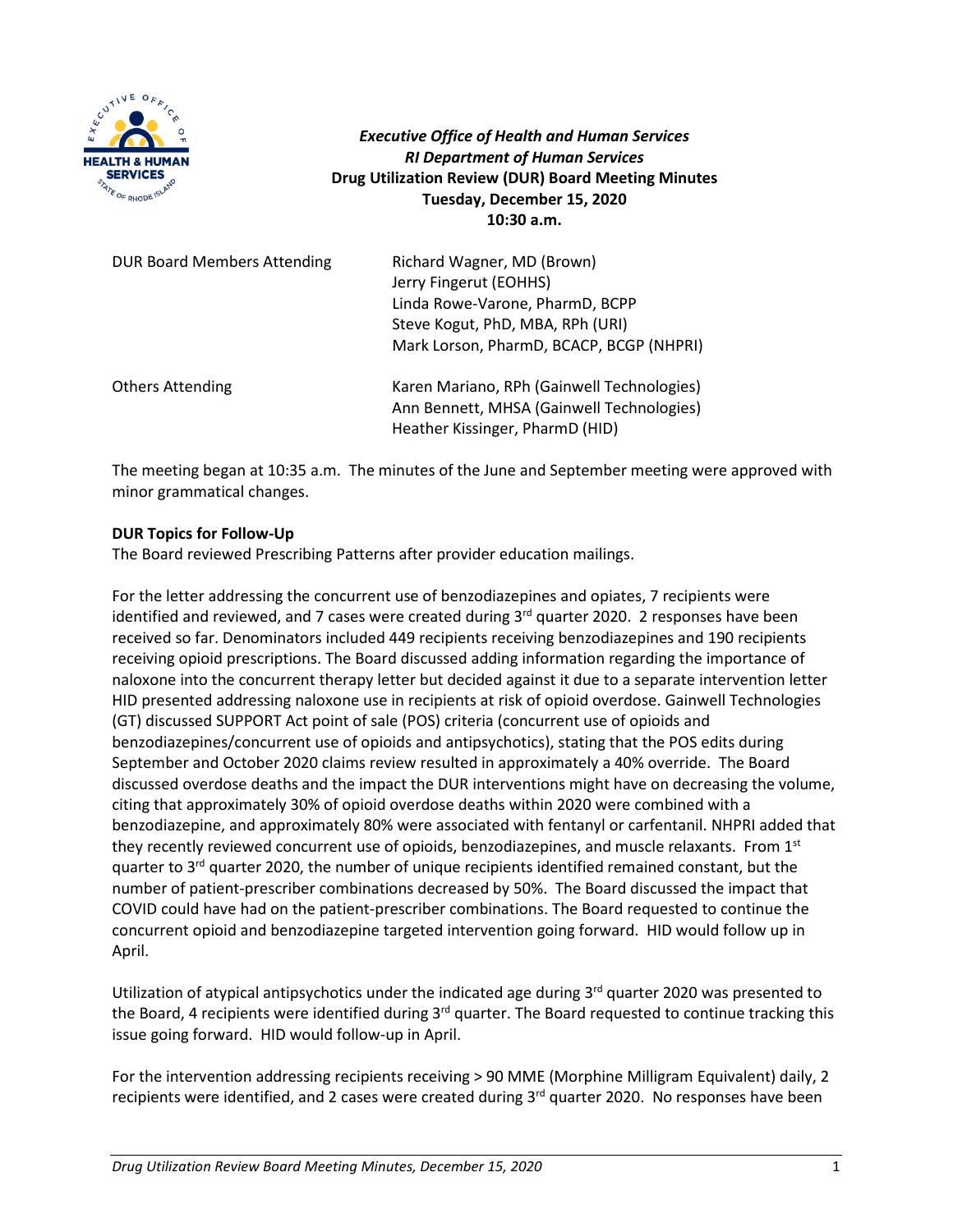received so far and the denominator was 190 unique recipients received an opioid. The Board requested to perform a year end summary report and to repeat the mailer. HID would follow-up in April.

For the intervention addressing recipients receiving methadone maintenance with concurrent opioid prescriptions, 4 recipients were identified during  $3<sup>rd</sup>$  quarter 2020. The Board discussed whether methadone maintenance for Medication Assisted Treatment (MAT) would be reported to the PMP. The Board determined the 4 patients receiving MAT with concurrent prescription opioids had valid diagnoses for use and agreed this was not an issue for the FFS population.

For the intervention addressing stimulant exceeds max dose, 18 unique recipients were identified, and 18 cases were created during  $3<sup>rd</sup>$  quarter 2020. 5 responses have been received so far and the denominator was 427 unique recipients received a stimulant. Per follow-up, HID reported a breakdown of all recipients who were identified by the stimulant max dose criteria for  $3<sup>rd</sup>$  quarter data, including age and medication and dose received, highlighting specific patients who were receiving > 30 mg/day of Adderall XR. The Board requested HID to repeat the mailer for 4<sup>th</sup> quarter 2020. HID would follow-up in April.

For the request to review atypical antipsychotic use in recipients less than 18 years of age with concurrent sedative hypnotics/anxiolytics, HID recently reviewed new criteria with GT which was approved for use. During the November and December DUR cycles, no recipients were flagged by the criteria. HID plans to review criteria going forward and would follow-up in April. The Board suggested a summary during the April meeting to determine if this was an issue for the FFS population. HID would follow-up in April.

For the request to review opioid induced constipation (OIC) agent utilization, HID reviewed 4 new criteria. During the September cycle, 2 recipients were identified, and 2 cases were created for patients receiving amitiza without a concurrent opioid or any supporting diagnosis. No responses have been received so far. The Board requested HID to repeat the mailer. HID would follow-up in April.

Outside of the requested specialty mailing requests, HID presented information regarding 7 additional follow-up items; naloxone utilization, biologic agent utilization, tramadol utilization, glucagon compound utilization, HIV medication utilization, Hepatitis C medication utilization, and identification of patients at high risk of overdose with no naloxone.

For the follow-up item addressing naloxone utilization, HID reported that 44 prescriptions were filled for 43 unique recipients during 3<sup>rd</sup> quarter 2020. Neighborhood reported a decline in naloxone prescribing from  $1^{st}$  to  $2^{nd}$  quarter, with claims rebounding during  $3^{rd}$  quarter. The Board requested HID to continue utilization review. HID would follow up in April.

For the follow-up item addressing biologic agent utilization, HID presented 6 different classes of biologics, FDA approved indications, and utilization. The Board determined that appropriate use of biologic agents was not an issue for the FFS population and requested to discontinue quarterly tracking.

For the follow-up item addressing tramadol utilization, HID reported that 30 unique recipients received 65 total prescriptions for tramadol products during 3rd quarter 2020. Per follow-up from the previous meeting, HID reported that tramadol accounted for 15% of all opioid prescriptions during  $3<sup>rd</sup>$  quarter. Per follow-up, HID presented RI tramadol RDUR criteria to use for review within the FFS program to curb tramadol prescribing. HID reported that out of the 9 RI tramadol criteria, only 1 patient was flagged during the previous month for review. The Board requested to continue tracking utilization the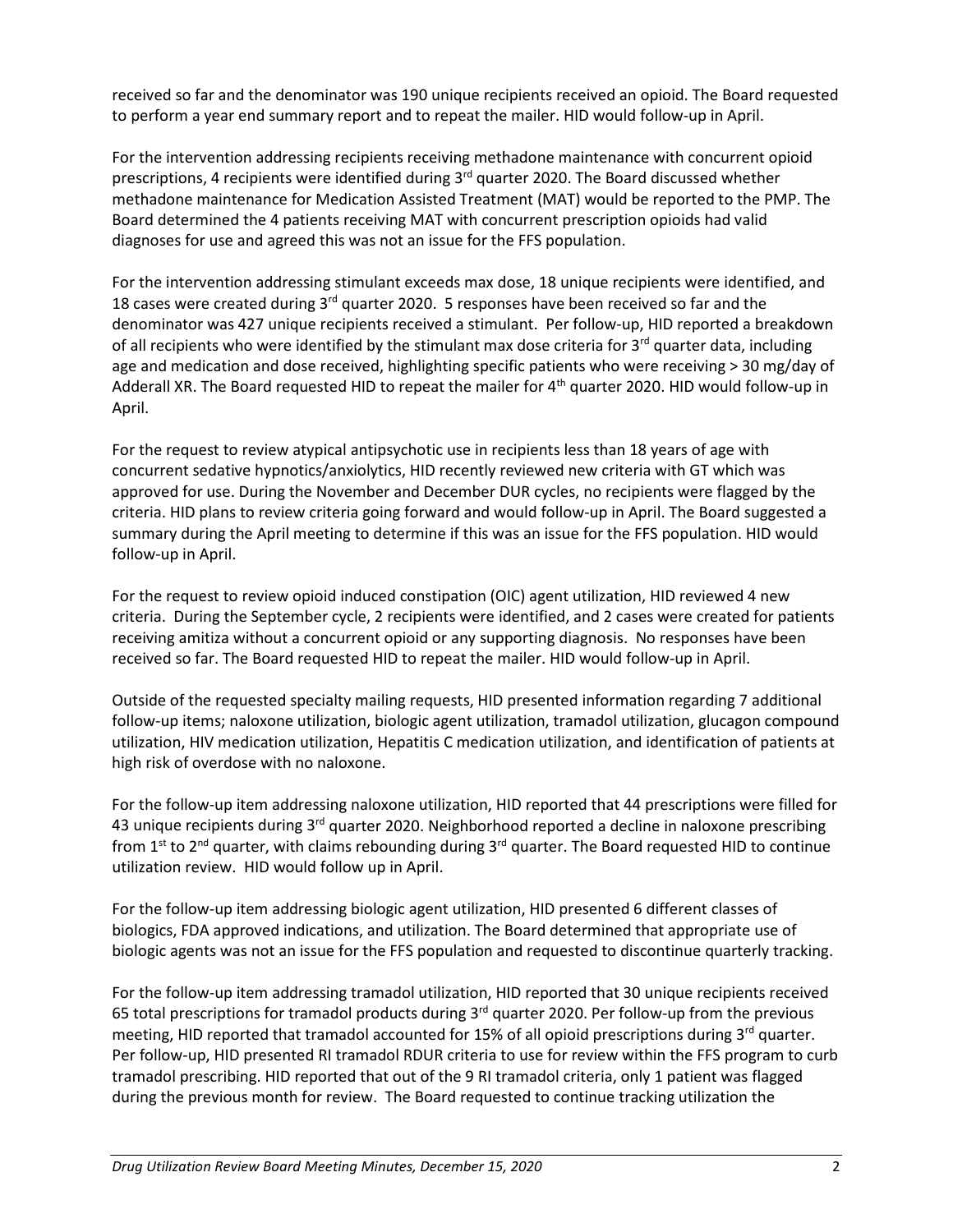following quarter and report on additional tramadol criteria options such as use in the pediatric population and in patients with seizure disorder. HID would follow-up in April.

For the follow-up item addressing glucagon compound utilization, HID reported that 5 unique recipients received 6 prescriptions for glucagon compound kits during  $3<sup>rd</sup>$  quarter 2020. All 5 recipients had a diagnosis of diabetes as well as a concurrent insulin prescription. Per follow-up, HID reported that no other HID DUR programs are currently reviewing glucagon compound utilization. The Board agreed there was continuity of care and was not an issue for the FFS population.

For the follow-up item addressing HIV medication utilization, HID reported that 45 unique recipients received 99 prescriptions for antiretroviral agents during  $3<sup>rd</sup>$  quarter 2020. Per follow-up, HID stated that the vast majority of patients filled a single agent triple regimen with only one patient filling a single drug regimen for tenofovir. The Board agreed that appropriate utilization was not an issue for the FFS population but requested HID to follow-up with GT regarding the patient receiving single agent antiretroviral treatment. HID would follow-up in April.

For the follow-up item addressing Hepatitis C medication utilization, HID reported that 1 unique recipient received 3 prescriptions for Mavyret during 3<sup>rd</sup> quarter 2020 totaling 12 weeks of treatment. The Board suggested this topic should be shared on the CMS year end summary report and agreed there was continuity of care and was not an issue for the FFS population.

For the follow-up item addressing identification of patients at high risk of overdose with no naloxone, HID reported that criteria was reviewed with GT and turned on for review during the December cycle. One month of data will be reported on during the April meeting. The Board requested the parameters of the criteria be sent via email and to track unique recipients and report during the next meeting. HID would follow-up in April.

NHPRI discussed a recent intervention looking at chronic NSAID utilization (> 60 days supply of NSAID in the previous 90 day period) in patients with heart failure or chronic kidney disease (stage 4 and 5). HID discussed previous interventions reviewing lack of ACEI/ARBs in patients with diabetes in chronic kidney disease but stated they had not looked at chronic NSAID use in these populations as a targeted intervention.

# **ADURS (American Drug Utilization Review Society) Topics**

The Board reviewed slides that presented recent ADURS topics. Topics reviewed included: vivitrol, injectable antipsychotics, and Evrysdi.

# **Top 10 Medications by Utilization & by Pharmacy Paid Amount**

The Board reviewed slides that presented the top 10 medications by utilization and by pharmacy paid amount during 3<sup>rd</sup> quarter 2020.

# **High Volume Prescribers of Opioids**

The Board reviewed a slide that presented high volume prescribers of opioids for 3<sup>rd</sup> quarter 2020. HID would review any outliers with GT during monthly status meetings.

# **Opioid Utilization Report**

The Board reviewed slides that presented long and short acting opioid utilization during  $3<sup>rd</sup>$  quarter 2020. Overall number of claims compared to the number of claims for short acting and long acting agents was reviewed.